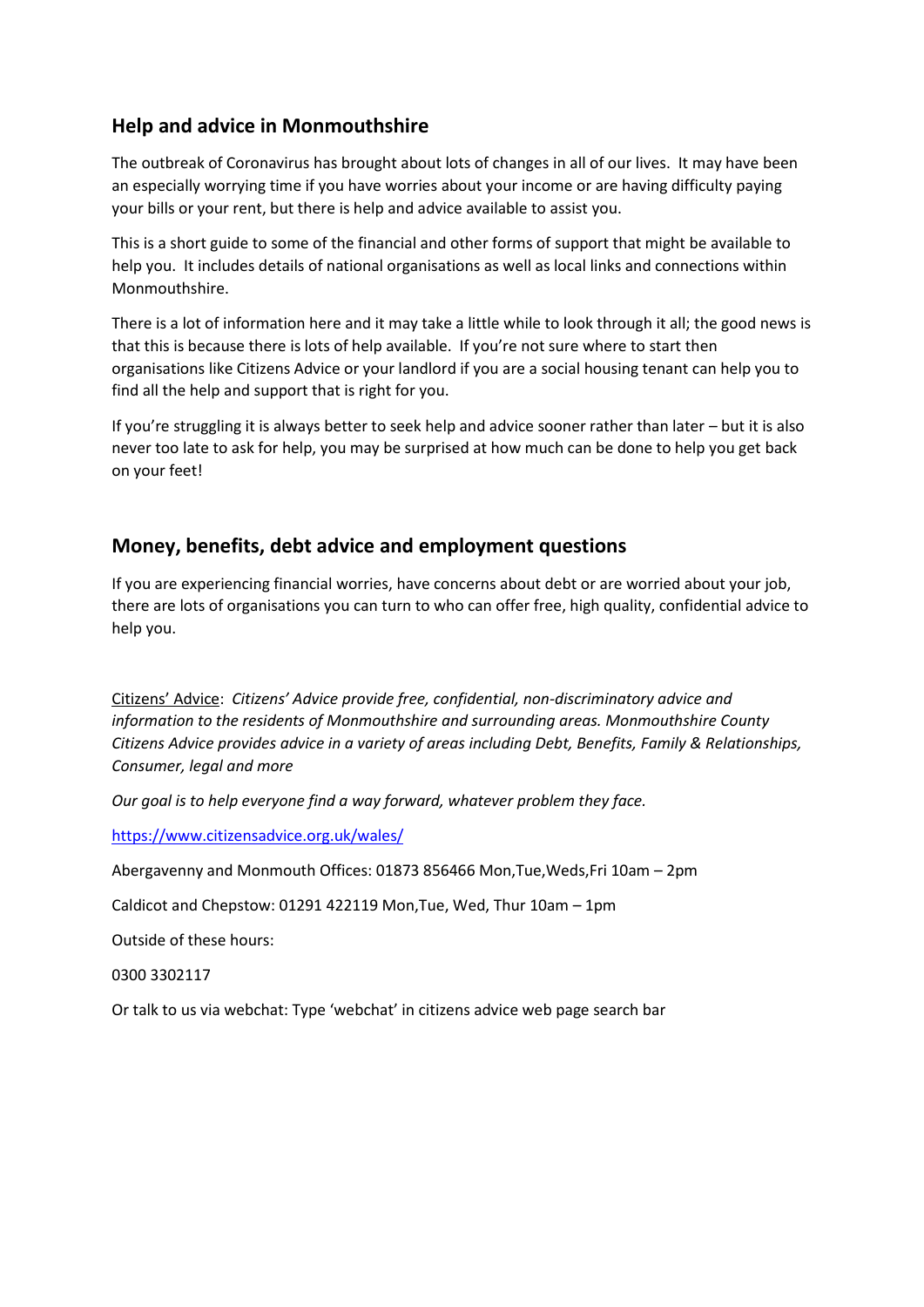Christians Against Poverty: *Whether it's money worries keeping you up at night, you just can't seem to shake that bad habit, or you're tired of going for job interviews that never get you anywhere – CAP has a service that can help you.*

0800 328 0006

<https://capuk.org/i-want-help>

Turn2Us: *Turn2us is a national charity helping people when times get tough. We provide financial support to help people get back on track. Includes a useful benefits calculator and advice on accessing small grants.*

<https://www.turn2us.org.uk/>

Mind Monmouthshire: *Mind's welfare rights service helps to make sure you are getting the right benefits at the right level and can provide support with making benefits claims.*

<https://www.mindmonmouthshire.org.uk/>

01873 858275

Gateway Credit Union: *Credit Unions like Gateway to serve their members and their community and to offer products and services unavailable elsewhere. Members of the Credit Union save regularly and their savings are used to make loans to other members.*

[www.gatewaycu.co.uk](http://www.gatewaycu.co.uk/)

[01495 742500](tel:01495742500)

Debt Advice Foundation: *Debt Advice Foundation is a national debt advice and education charity offering free, confidential support and advice to anyone worried about debt.*

[www.debtadvicefoundation.org](http://www.debtadvicefoundation.org/)

0800 622 61 51

National Debtline: *National Debtline has helped millions of people with their debts. They'll talk you through options and give clear advice on how to take back control.*

www.nationaldebtline.org

0808 808 4000

StepChange Debt Charity: *StepChange helps change the lives of thousands of people every week. Their expert advice is impartial and personalised to each individual situation.*

www.stepchange.org

0800 138 1111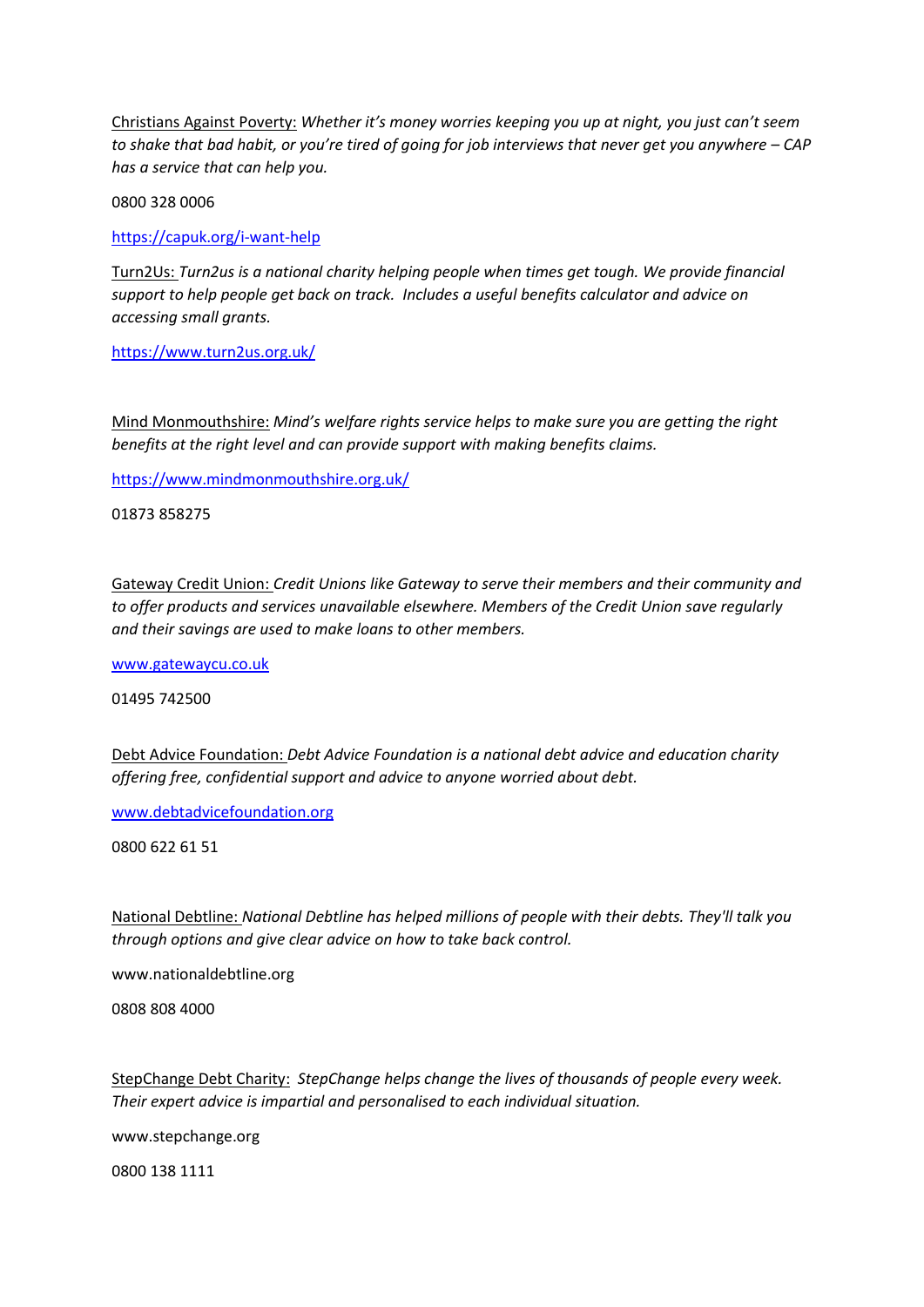PayPlan: *PayPlan's supportive, non-judgemental team of advisers help thousands of people beat their debts every year, and treat all of their calls with the strictest confidence.*

www.payplan.com

0800 280 2816

Benefits Advice: *There is information and advice on benefits entitlement (including Universal Credit) and details on how to make claims available on the .gov website and through the Universal Credit helpline*

<https://www.gov.uk/browse/benefits>

0800 328 5644

Communities 4 Work Plus: *There are still lots of work opportunities during the Covid19 outbreak especially in key working roles. Communities for Work are here to help and are available to be contacted by phone, email, Facebook and Twitter. Communities 4 Work+ can provide you with training, employability support (such as updating your CV or help with preparing for interviews) and one to one mentoring. Please see our social media pages below:*

Communities for work + Monmouthshire (facebook[\) https://www.facebook.com/cfwmons/](https://www.facebook.com/cfwmons/) @monmouthshireYE (twitter)<https://twitter.com/monmouthshireye?lang=en>

PaCE*: The PaCE project (Parent, Childcare and Employment) is an employability project helping parents into work by addressing their childcare barrier. For example, support with childcare has been given to existing participants to enable them to prepare for the workplace by completing training or volunteering placements, writing CVs, attending job interviews or applying for jobs on line.*

*During the pandemic, a limited service is on offer over the phone or email with face-to-face meetings starting again once lockdown has been lifted. If you wish to discuss the project and explore what support may be available to you in the future please contact Chris Postle on* 

07342 072870 or by emailing [christine.postle@dwp.gov.uk](mailto:christine.postle@dwp.gov.uk)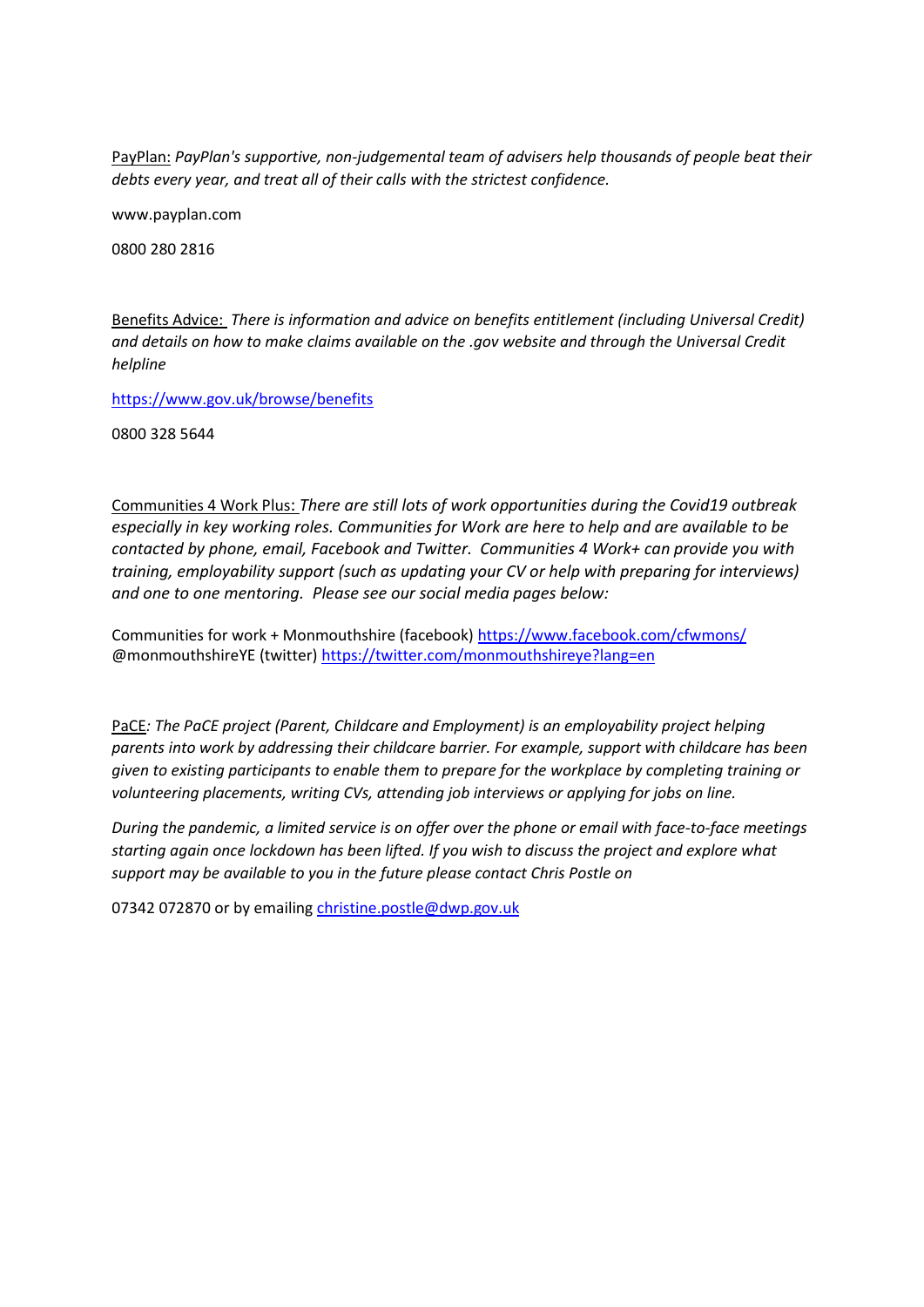Housing Associations: *If you are a tenant of a social landlord in Monmouthshire – such as Melin, Monmouthshire Housing Association, Pobl or United Welsh – you can access help and support with:*

*Employment advice Tenancy Support Debt advice Budgeting Benefits Advice Advice on utilities* Contacts for each of the larger housing associations in Monmouthshire are: Pobl: [contact@poblgroup.co.uk](mailto:contact@poblgroup.co.uk) 01633 212375 Monmouthshire Housing Association: 0345 677 2277 or [customerservices@monmouthshirehousing.co.uk](mailto:customerservices@monmouthshirehousing.co.uk)

Melin: [moneyadvice@melinhomes.co.uk](mailto:moneyadvice@melinhomes.co.uk) or 01495 745910

ACE Centre Abergavenny: *We are a volunteer-led, not-for-profit organisation that aims to support the local community. We offer advice surgeries and projects and are always on the lookout for new and interesting activities and groups to offer local people.*

*We also issue Food Bank vouchers, signpost people to local advice and support services, provide recycling bags, Red, Purple, Food and Yellow Nappy/Hygiene Waste, coach trips, a Christmas Savings Club and so much more!*

01873 853623

<https://acepartnership.co.uk/how-to-find-us/>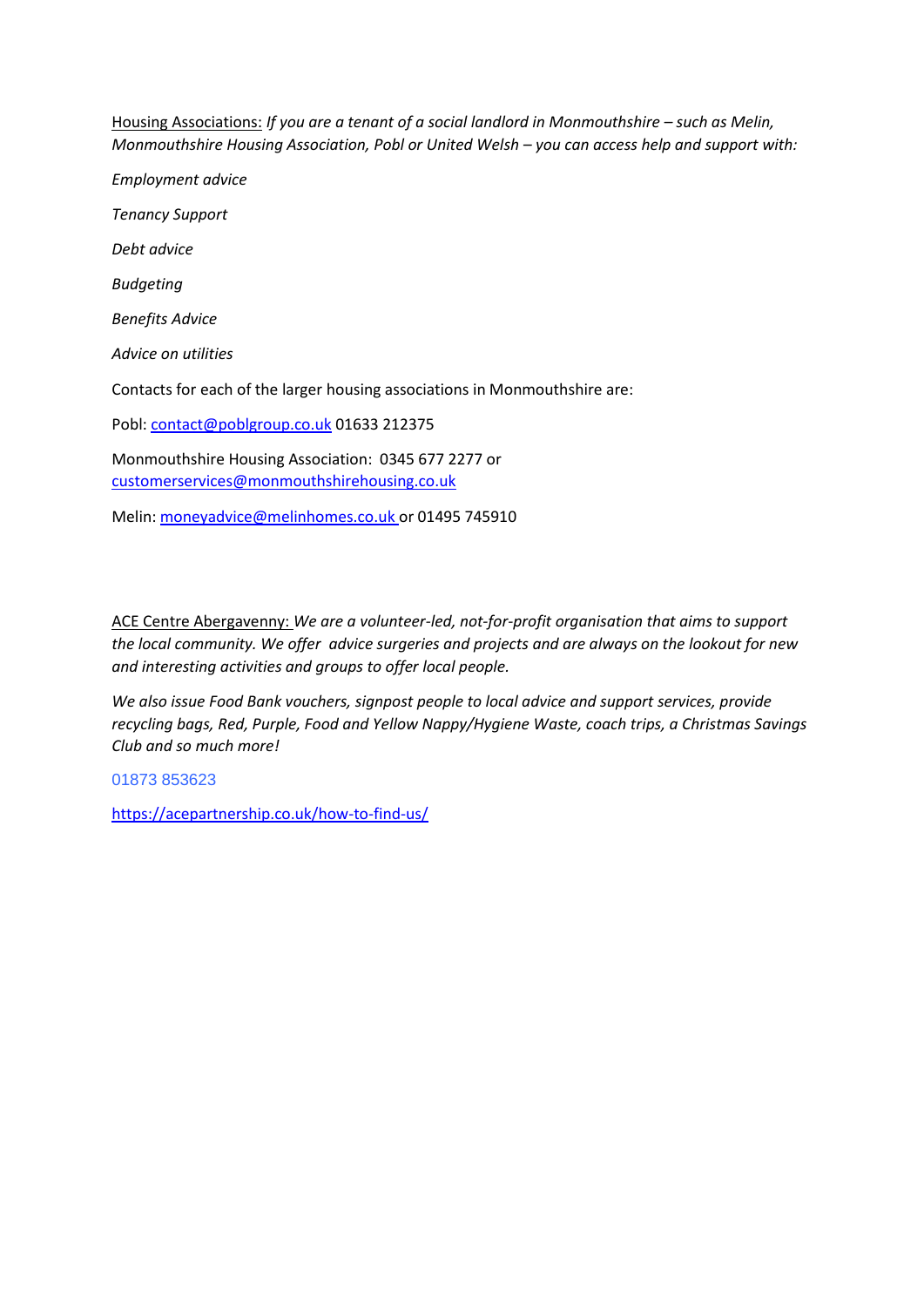### **Your Home and Utilities**

Whether you're a tenant in the social sector or private sector, or if you have a mortgage, it's important that you talk to your landlord or bank at the earliest opportunity if you think you will have difficulty paying your rent and bills, as they may be able to help you.

You could also be entitled to the following to help with your housing costs:

Discretionary Housing Payments: *These can provide extra money when your local authority decides that you need extra help to meet your housing costs on top of what benefit support you already receive through the DWP.*

*To get a Discretionary Housing Payment, you will need to either already be receiving the old scheme Housing Benefit or the housing contribution element through Universal Credit.*

*In addition, the Homelessness Prevention Fund can help people to keep their existing accommodation or assist with access alternative accommodation.*

*To find out if you are eligible for a discretionary housing payment or support from the Homelessness Prevention Fund contact Monmouthshire Council*

01633 644644 <https://www.monmouthshire.gov.uk/housing/>

Citizens Advice Bureau: *Citizens' Advice can provide good advice on your right to a secure home*

<https://www.citizensadvice.org.uk/wales/>

National advice number: 0300 330 2117 or contact your local office through the phone numbers in the section above

Support to stay in your home: *Monmouthshire Council's Housing Support Team aim to help anybody who might be at risk of losing their home and can provide advice, liaise with your landlord or mortgage lender, or sometimes even provide financial help.*

Water: *If you are having difficulty paying your water bill, you should contact your supplier immediately. If you are with Welsh Water, they have outlined the support they can provide, which includes payment plans and water rate reductions. More information can be found at* 

[www.dwrcymru.com/en/My-Account/Help-Paying-My-Water-Bill.aspx](http://www.dwrcymru.com/en/My-Account/Help-Paying-My-Water-Bill.aspx)

Gas and electricity: *The UK Government has agreed measures with the energy industry to support people through the coronavirus pandemic. Any energy customer in need of financial help will also be supported by their supplier, which could include debt repayments and bill payments being reassessed, reduced or paused where necessary, whilst disconnection of credit meters will be completely suspended.*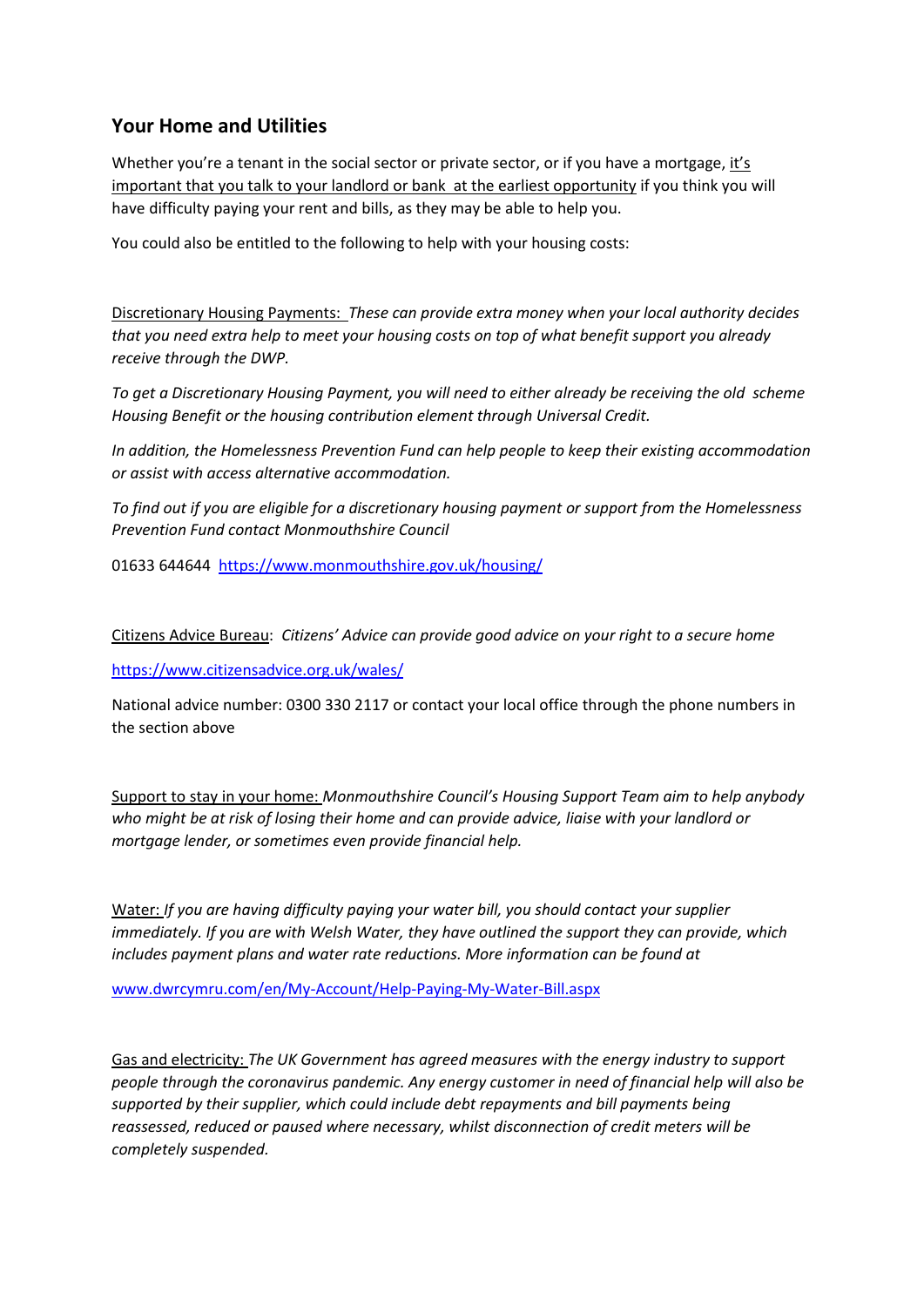Broadband and mobile phones *If you are concerned about paying your broadband or mobile bill, you should contact your supplier immediately, as they may be able to put a payment plan or other support in place to help you stay connected.*

### **Cash support and help with life's essentials**

These are challenging times for many of us – including lots of people who have never needed hep before. There are some organisations and local community groups who are able to provide immediate help for people who might be struggling, such as through small grant cash payments (that you won't have to pay back), vouchers to use in local supermarkets or help with essential costs like school uniform for children.

Social Landlords (such as Melin, Monmouthshire Housing Association or Pobl): *If you are a tenant of a social landlord you might be able to access some immediate financial help, for example through your housing association's hardship fund.*

*The contact details for the social landlords in Monmouthshire are at the end of this document.*

Food banks: *There are four food banks in Monmouthshire, one in each of the main towns. Food banks can provide food parcels to with enough food to see you and your household through a short crisis, as well as helping you to find the right advice and support to help deal with any underlying problems.* 

*To speak to someone about receiving a food parcel you can call Monmouthshire Council's contact centre on 01633 644644.*

'Fare Share' and 'Food Sense': *These community run groups help to prevent surplus food from supermarkets going to waste in landfill by connecting the food with people who can use it in their local community.*

Rogiet Fare Share: [rogietcommunityjunction@gmail.com](mailto:rogietcommunityjunction@gmail.com)

Monmouth Food Sense: [mail@transitionmonmouth.org](mailto:mail@transitionmonmouth.org)

Small local grants: *There are lots of organisations that offer grants to people in particular circumstances who might be struggling – such as veterans, care leavers or people who have worked in particular professions. Turn2Us has an online search facility to help you find out if you might be able to access any small grants from local or national charities to help tide you over a difficult patch or to help you get back on your feet.*

<https://grants-search.turn2us.org.uk/>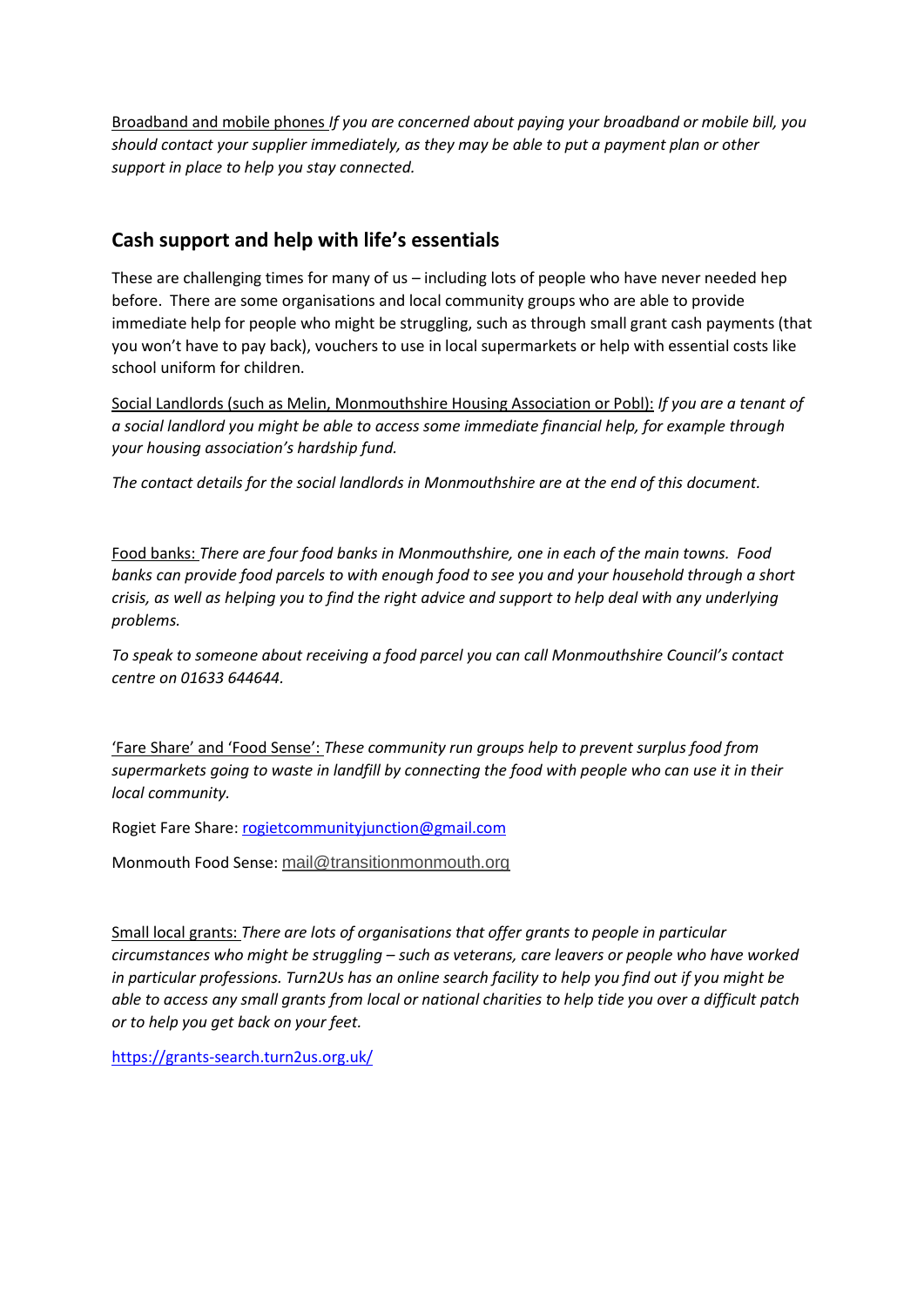Discretionary Assistance Fund: *This is a 'last resort' fund from Welsh Government intended to support people experiencing serious hardship. To provide more help for those households facing significant additional hardship due to the Coronavirus crisis, Welsh Government has asked the DAF Service Centre personnel to apply greater flexibility and discretion with regard to the number and frequency of DAF payments that people can claim during this period.*

*You can apply online for a Discretionary Assistance Fund payment at*

*[www.gov.wales/discretionary-assistancefund-daf/how-apply](http://www.gov.wales/discretionary-assistancefund-daf/how-apply) or by calling free on*

*0800 859 5924.*

Support for school costs: *Welsh Government provides a grant for households on low incomes to help with the essential cost of attending school, such as buying uniform or kit to take part in particular activities. Information is available here:*

<https://gov.wales/pupil-development-grant-access>

Covid Helping Groups: *All over Monmouthshire local communities have come together to help people who have been struggling because of Covid19 and the effects of lockdown. Some of these groups have raised or been donated funds to help people who have found times tough (for example in Chepstow and the surrounding villages Tesco vouchers are available for people who need a helping hand financially for a little while). To find out about your local group contact*

[partnerships@monmouthshire.gov.uk](mailto:partnerships@monmouthshire.gov.uk) or phone 01633 644496

#### **Looking after your mental health**

Mind Monmouthshire: *Mind Monmouthshire is your locally trusted independent Mental Health Charity which has been formed over 40 years. We are an organisation which provides a point of contact, information, and a wide range of services for people experiencing poor mental health across the whole county of Monmouthshire. Mind Monmouthshire endeavour to put the needs of the people who use our services at the heart of everything we do.*

01873 858275 <https://www.mindmonmouthshire.org.uk/> Text 07950 889415

Covid Helping Groups: *All over Monmouthshire local communities have come together to help people who have been struggling because of Covid19 and the effects of lockdown. Many of these groups can help people who are feeling lonely or isolated by providing a regular phone call from someone in the local neighbourhood or finding other ways to help people become involved in the work of the local group. To find out about your local group contact:*

[partnerships@monmouthshire.gov.uk](mailto:partnerships@monmouthshire.gov.uk) or phone 01633 644496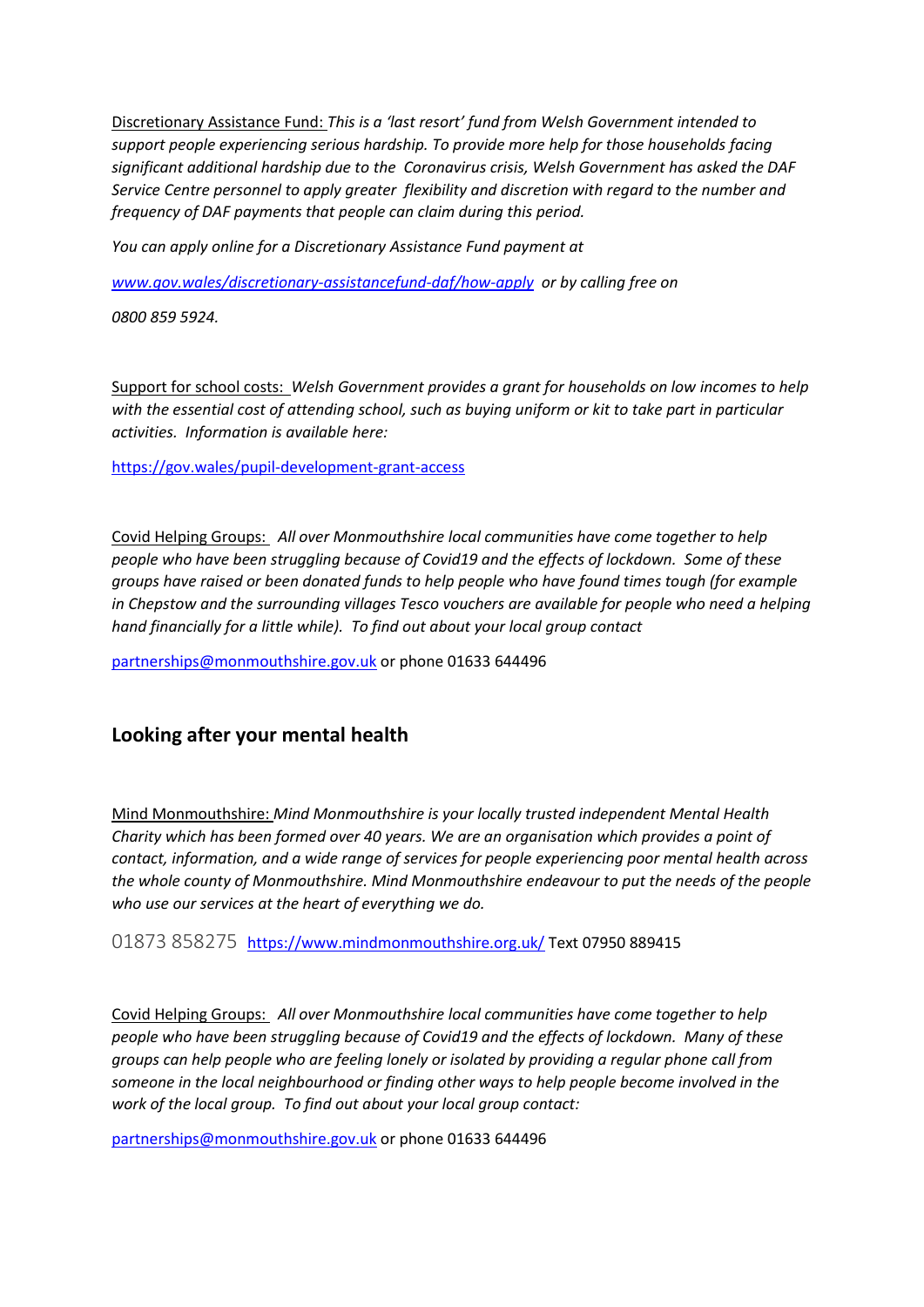Community Connections: *Community Connections befriending scheme can support people throughout Monmouthshire who are experiencing feelings of loneliness. The team can offer friendly phone call for people of all ages who may be feeling isolated and would appreciate a friendly chat.*

[contact@befriendingmonmouthshire.org.uk](mailto:contact@befriendingmonmouthshire.org.uk)

#### **Domestic Abuse support**

*During this challenging time, it's really important that we take care of ourselves and others.*

*Welsh Government have developed a website which gives practical advice on how you can stay safe and protect others in your community. To find out more, visit*

#### *[www.gov.wales/safe-help](http://www.gov.wales/safe-help)*

Live Fear Free: *Live Fear Free provides easy to access, helpful confidential advice on a variety of matters which may be relevant to your situation. It is open 24/7, is free and will not show up on phone bills. The helpline provides help and support for anyone who is experiencing or knows someone experiencing domestic abuse and sexual violence.*

*There are four ways to make contact:*

*By phone: 0808 80 10 800*

*Text service: 07860 077333*

*E-mail: info@livefearfreehelpline.wales*

*Live chat: [www.gov.wales/live-fear-free](http://www.gov.wales/live-fear-free)*

Cyfannol Women's Aid: *provides outreach services across Monmouthshire to support women who have experienced domestic abuse. Support can include practical help with safety planning, emotional support and help to access other services.*

Monmouthshire phone line: 01873 859011 [office@cyfannol.org.uk](mailto:office@cyfannol.org.uk)

[www.cyfannol.org.uk](http://www.cyfannol.org.uk/)

#### **Help with getting online**

Digital Communities Wales: *11% of adults in Wales are not online and even more find carrying out some tasks online challenging. Digital Communities Wales can provide help and support with keeping in touch, supporting your mental health, people at risk of isolation, educational resources and keeping safe online.*

0300 111 5050

<https://www.digitalcommunities.gov.wales/>